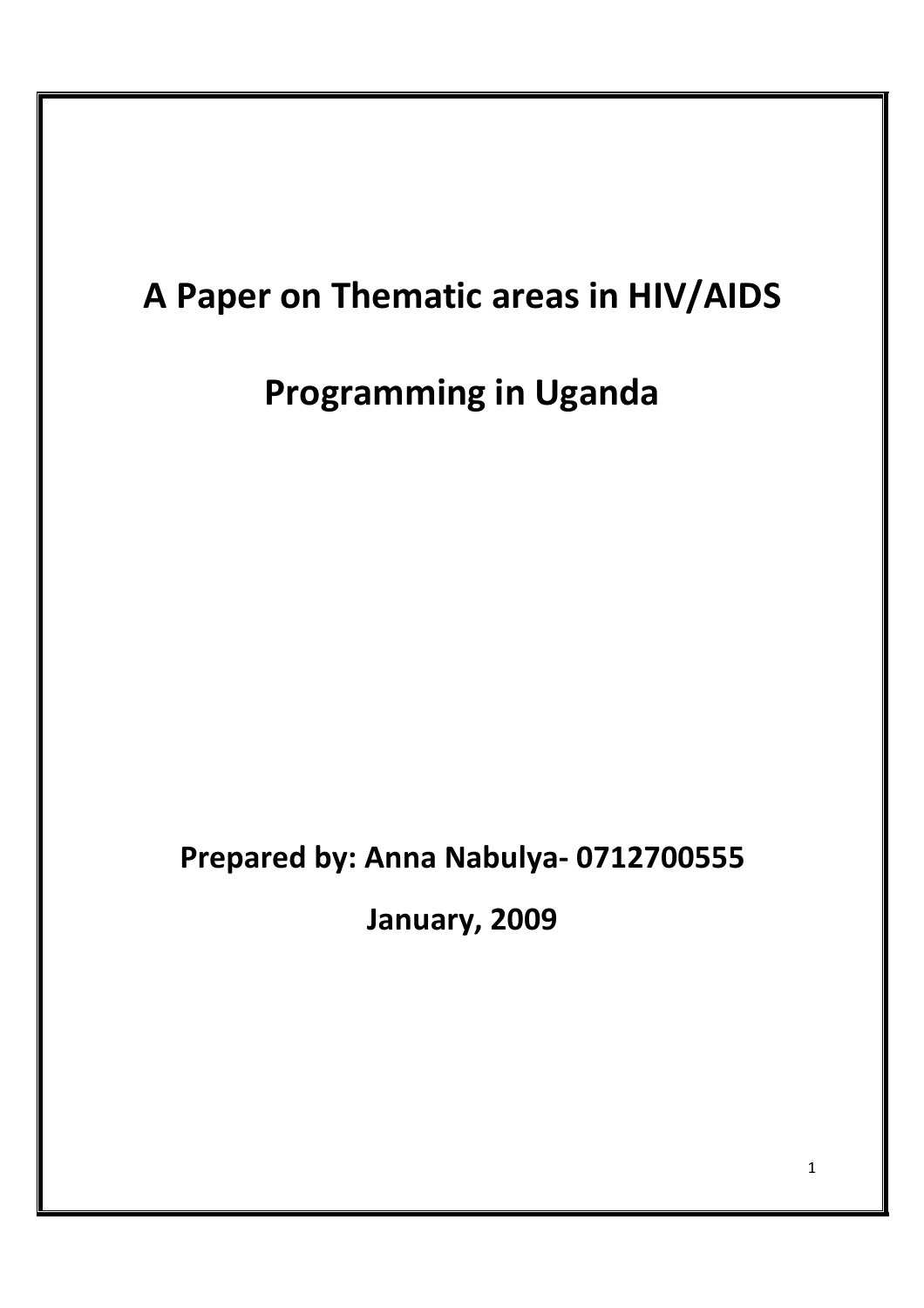## **Background to HIV/AIDS Programming**

HIV/AIDS programming refers to overall program areas (strategic behavioral communication, voluntary counseling and testing, care and treatment, monitoring and evaluation, orphans and vulnerable children, antiretroviral therapy, etc.,) that are designed together to achieve a large impact on HIV/AIDS goals: reducing incidences, preventing new infections and developing patterns of behavior in program recipients. In HIV/AIDS programs, the program areas or components are: voluntary counseling and testing, orphans and vulnerable children, prevention of mother-to-child transmission, strategic behavior communication, home-based care, and monitoring and evaluation.

Uganda is experiencing a mature and generalize epidemic with high HIV prevalence rates at 6.4%. This is worrying considering the grave impacts of the epidemic at individual, household and community levels and national development generally. While Uganda has witnessed improvements in AIDS related mortality and morbidity due to deliberate efforts to provide access to antiretroviral therapy, the basic pattern of the epidemic is determined by the rate at which new infections are occurring. The trends in increasing numbers of people being infected with HIV year after year are of major concern and a real threat to the whole HIV/AIDS response. Research has revealed a multitude of drivers of the epidemic and gaps in the prevention response that call for stepped up responses.

The Modes of Transmission study that was conducted last year indicate that, there have been shifts in the risk factors and drivers of the epidemics. The bulk of new infections are now arising from couples in long-term marriage- like relationships and discordant couples-where one partner is HIV-positive and the other is HIV-negative. In many cases the two do not know each other's status. In the 1990s, the bulk of cases were in casual sexual partnerships.

The AIDS National Strategic Plan 2007/8 to 2011/12 estimated that in2005 alone; there were 132,500 new HIV cases. The modes of transmission study projected for the year 2008 that 43% of all new HIV infections were among mutual monogamous sexual relationships, while 46% were among persons involved in multiple sexual partnerships. Commercial sex contributed 22%, while heterosexual casual sex contributed 14%.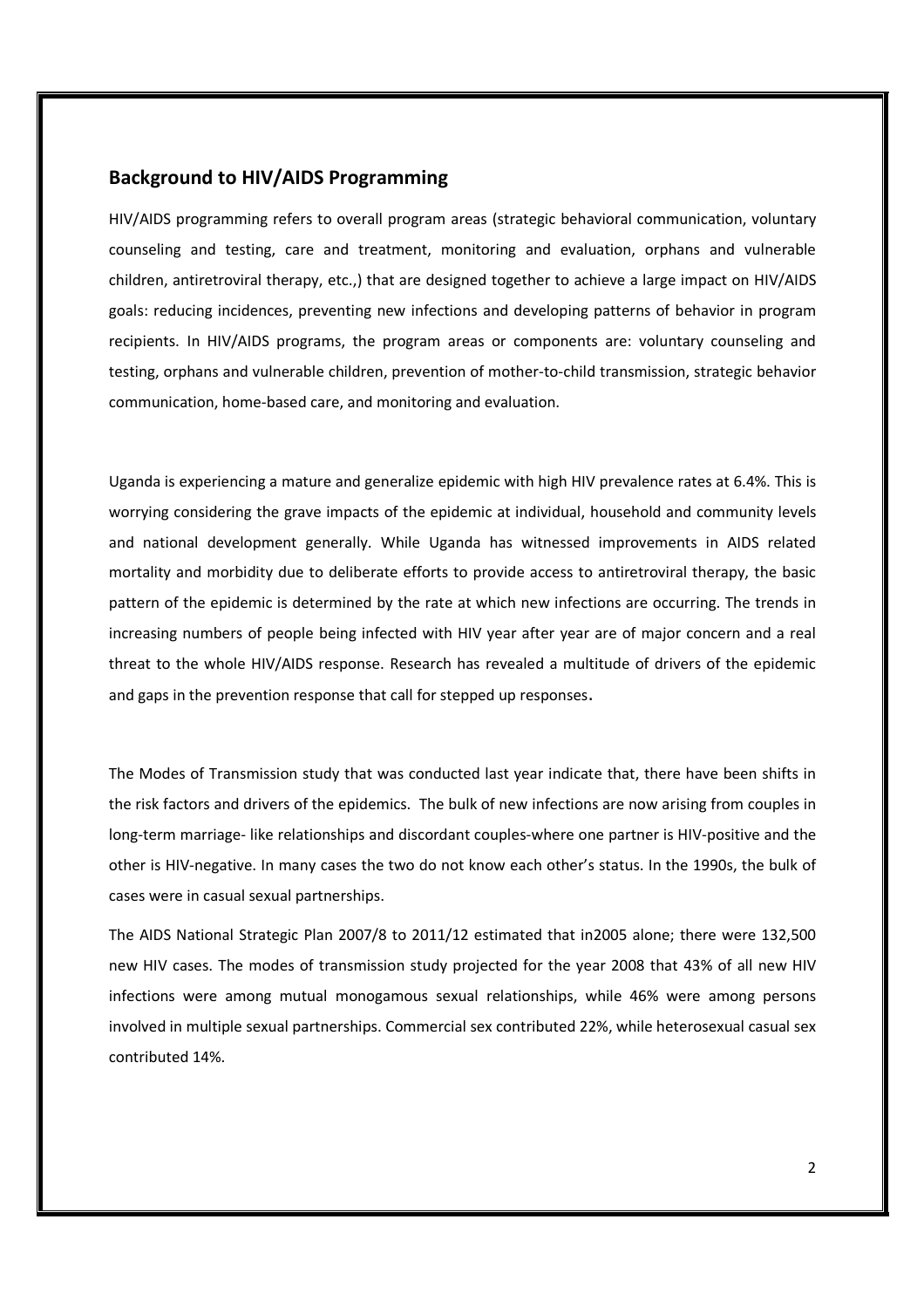According to the Modes of transmission study, the greatest need for HIV prevention is among persons with multiple concurrent sexual partners, whether in casual or long-term marital or cohabiting relationships, yet current programmes and delivery channels are targeting the general population. They are not effective for married couples. Also the bulk of new infections are now in the 35-39 year age category for men and 30-34 years for women, yet focus of interventions has not expanded from younger people of the 15-24 age groups.

## **HIV/AIDS epidemiological trends in Uganda**

After a quarter a century of a generalized HIV epidemic, Uganda continues to experience a severe and mature HIV epidemic. Currently 6.4% of adults and 0.7% of children are infected with HIV that is about one million people nationwide. The magnitude of the epidemic has geographic, socio-demographic and socio-economic heterogeneity; women, urban residents and people residing in Kampala, central and mid-northern regions are most disproportionately affected.

Uganda was among the first hard hit countries. The first HIV/AIDS case was identified in the country along the shores of Lake Victoria in 1982. Superstitions and witchcraft characterized the initial response from communities amidst lack of clear government response to HIV/AIDS. Consequently, the epidemic progressed very fast to all parts of the country initially concentrating in urban and semi-urban centres. By end of 1992, the national prevalence rate was estimated at 18.3% with some centres registering rates above 30%. This was followed by a period of steady decline in prevalence rates from the mid 1990s to 2002 to around 6%, attributed to favorable prevention policies. The country has since experienced stabilizing prevalence rates over the last years with threats of increases in some parts of the country.

The 2004/05 National HIV/AIDS sero and behaviour survey by the Ministry of Health Surveillance Unit estimated about 915,400 adults and children were living with HIV/AIDS in 2005. Prevalence among adults aged 15-49 yrs was estimated at 6.4%, 0.7% among children less than 5 years, and 5.8% among those aged 50-59. The Ministry of Health estimated 132,500 new infections in 2005 alone. The survey revealed regional, rural/urban, and gender variations in HIV prevalence. The Kampala, central, and North-central regions registered the highest infection rates at around 8% while the West Nile region was at 2.3%. Overall infection rates higher in urban areas compared to rural areas, amongst urban women almost twice as high (13%) compared to women in rural areas at 7%. The Ministry of Health also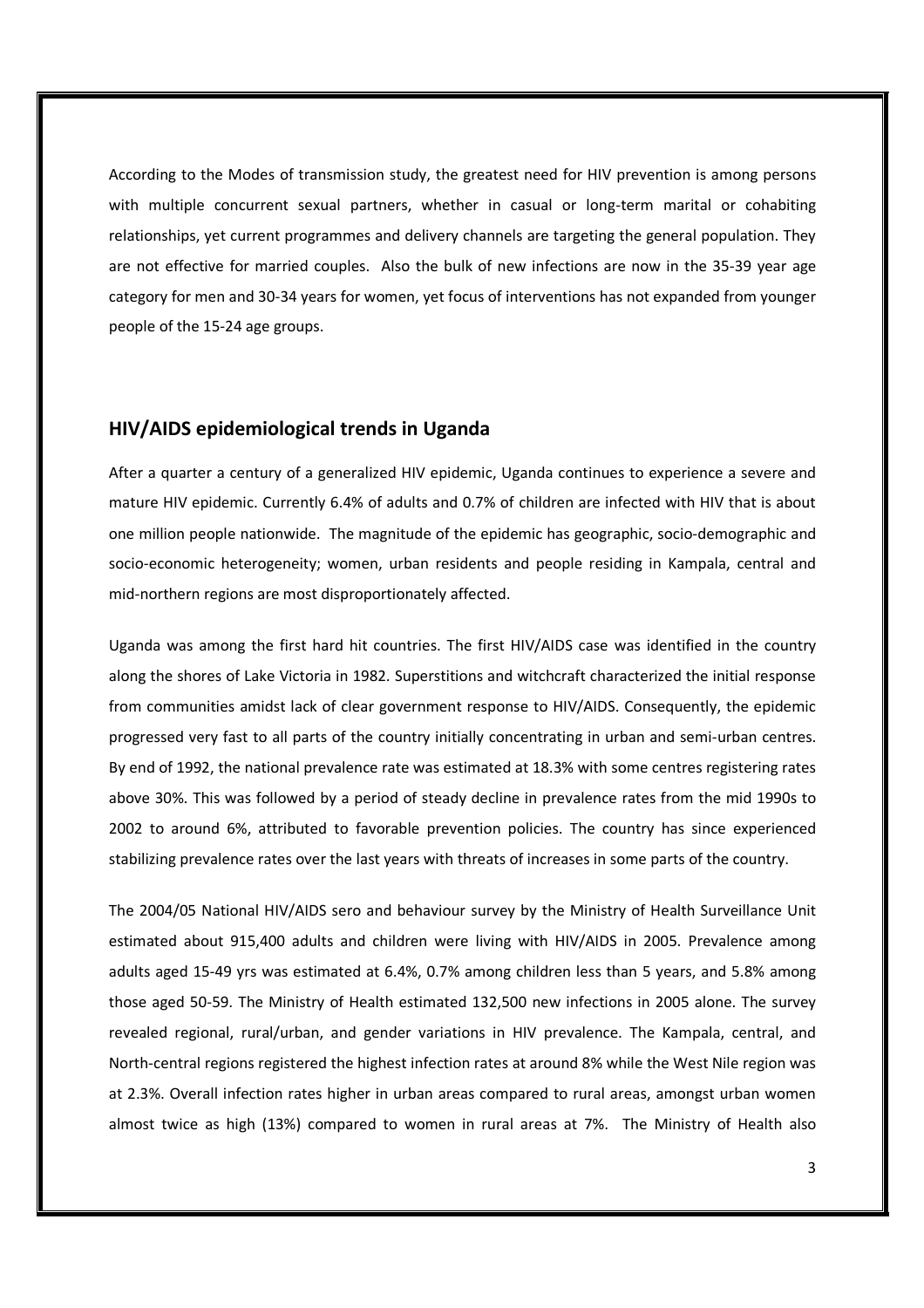estimated the national HIV prevalence rate (pooled antenatal figures) at an average of 6.2% of the total Ugandan population by end of 2002 while new infections were estimated at 70,170 cases, new AIDS cases at 73,830 and AIDS deaths at 75,290 in 2002 alone.

Heterosexual HIV transmission accounts for 75-80% of the total new infections, Mother to Child Transmission including breast feeding accounts for 15 –25% and use of infected blood and blood products and transmission in health care settings accounts for 2-4%.

ABC trends among young people (2004 – 2006) indicate that: the median age of sexual debut among both young men and women increased by about one year over the course of the decade. There are no significant changes for young women; men age 15-19 who have never had sex increased from 58% to 65%; men age 20 -24 who remained faithful increased from 45% to 53%; men age 20 -24 who had multiple partners in the past year and did not use a condom at last sex decreased from 14% to 9%; and among faithful men age 20 -24 the proportion who used a condom at last sex decreased slightly. The study further reveals that, there is a large decline in sexual activity among unmarried 15- to 24-year-old females (from 35% to 22%) and males occurred during the first half of the decade (although there was an increase among young women to 27% during the second half of the decade).

## **Impact of HIV/AIDS**

In Uganda HIV/AIDS has affected both rural and urban dwellers, adults and children and the impacts cut across regions and occupational groups in the country with varying magnitude. HIV/AIDS, especially in resource-constrained settings, results in physical and psychological suffering of the infected and eventually the affected. Consequently HIV/AIDS morbidity and mortality has negatively affected development initiatives at individual, household, sector and eventually national levels as individual and household savings are depleted to access care for the sick while income inflows from affected adults are cut off due to sickness and attending to the sick.

Since 1982 when the country's first cases of HIV were detected on the shores of Lake Victoria in Rakai District, cumulatively an estimated 2.6 million Ugandans have been infected and 1.6 million have lost their lives to HIV/AIDS related illnesses including 76,000 in 2005 alone. For many years, AIDS has been and is still a leading cause of adult disease and deaths. It is the fourth leading cause of under-5 mortality,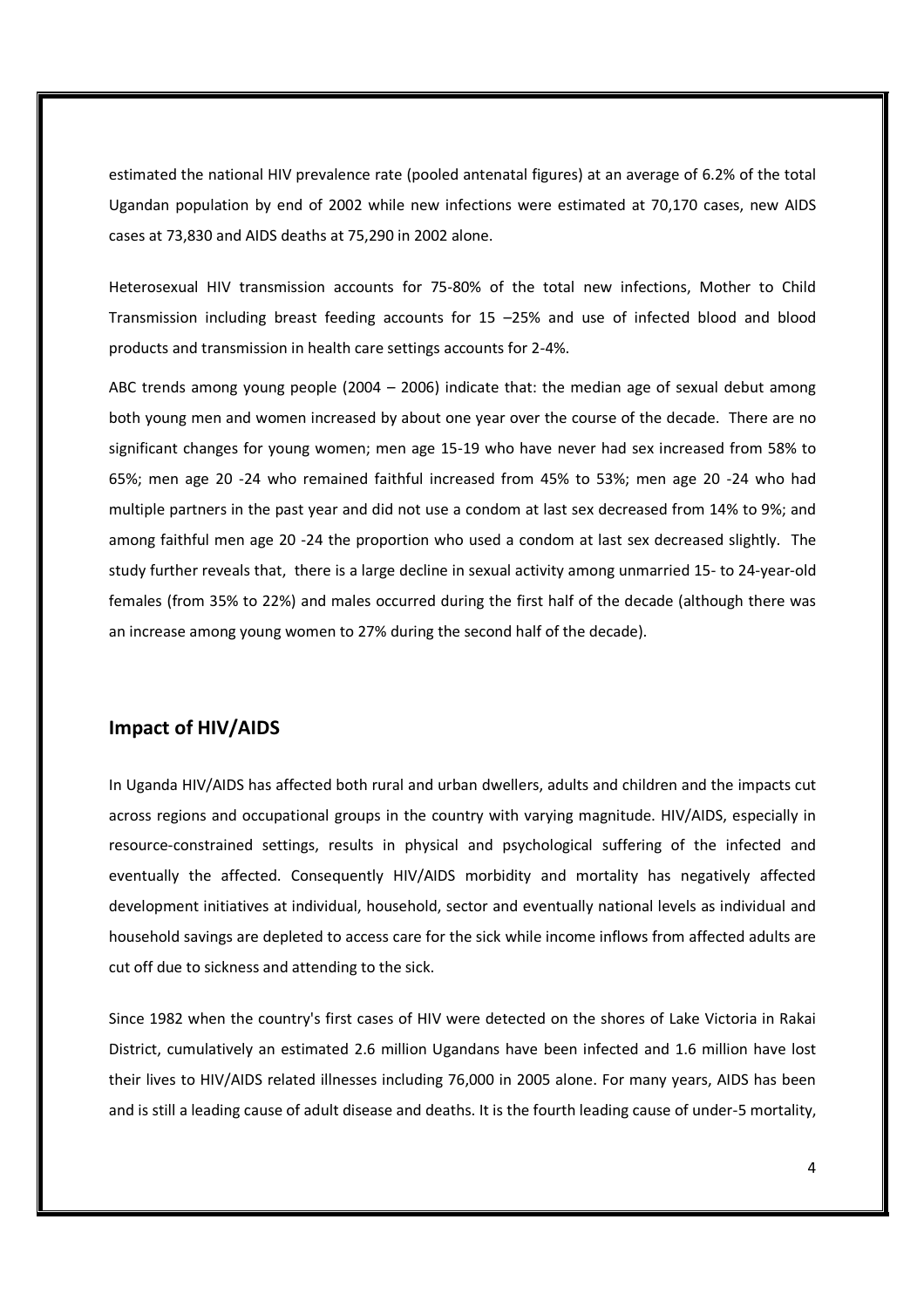directly influencing the realization of MDG goals. Adult life expectancy currently is at 48.9 years (50 years for females and 48 years for males) yet it is projected to have been 56.9 years without AIDS. AIDS is cited among the leading causes of poverty in the country.

The epidemic has had a devastating social and economic impact at individual, household and community levels. Besides the physical suffering from opportunistic infections, most people living with HIV/AIDS (PHAS) experience trauma, distress, stress and depression which affect their social lives. Although direct stigmatization has greatly reduced, PHAs are still indirectly isolated and denied support or access to services in various settings.

There is increased morbidity due to the upsurge of opportunistic infections some of which requiring even more complex expensive treatments than can be afforded. Reviews have established that 50-70% of hospital admissions are HIV related. HIV has ignited the upsurge of an equally threatening tuberculosis epidemic. About 50-60% of TB cases are co-infected with HIV.

Children and young people form one of the heavily affected population groups in communities. They are withdrawn from schooling to care for the sick or due to lack of school dues, denying them access to information and bright future opportunities. This is especially so for the girl child.

Most of the AIDS deaths occur among men and women of childbearing age resulting in unmanageable increases of Orphan and Vulnerable Children (OVCs). About 46% of Orphans in Uganda are due to effects of HIV/AIDS (Sero-survey 2004/05) (Source: NHS 2006). And approximately 105,000 children 0-14 are HIV positive.

The NHSBS estimated a total of 2.18 million Ugandan orphans by end of 2005. About 47% of these and 81% of the 567,700 dual orphans are due to AIDS. UNAIDS estimated over 880,000 children below 14 years AIDS orphaned by AIDS in the country constituting about 51% of all orphans of that age by 2000. Results from a national action research study of 2002 reflected that communities perceive orphan care among the greatest burdens of the epidemic.

HIV/AIDS has increased the costs on drugs, human capacity development and expenditure in the health sector generally due to the increasing demands from HIV-related ailments yet limited access to health care facilities makes the epidemic more devastating at individual level.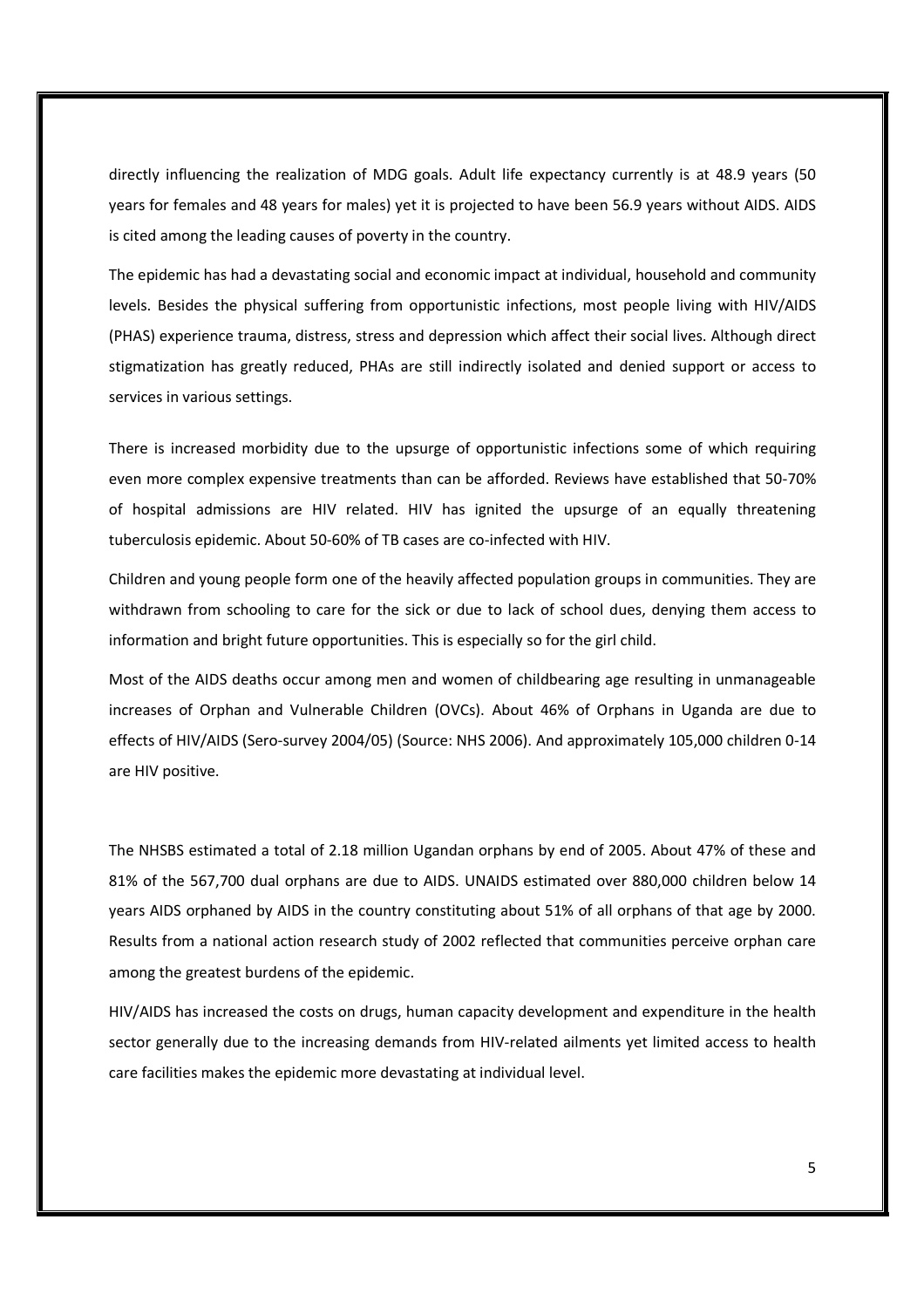In the health sector, HIV infection has led to the resurgence of other diseases like tuberculosis, pneumonia and meningitis. Providing appropriate healthcare to the increasing PHAs exerts a lot of pressure on the fragile health infrastructure that is struggling to with tropical disease and the povertyrelated diseases of malnutrition and poor hygiene. A health facility inventory by the Ministry of Health in 1997 revealed that HIV/AIDS-related patients occupied more than 55% of hospital beds. A World Bank study (Armstrong, 1995) predicted gradual adverse economic implication due to the magnitude of the epidemic and the fact that HIV selectively affects adults in their sexually active ages coinciding with prime productive years. This is resulting into an impact on the size and quality of the labor force. Loss of skilled labor in the public and private sectors is increasingly affecting productivity and increasing expenditure on the labor force. Preliminary findings of a survey on the trends and impact of HIV/AIDS on the public service in the country reflect that 15.2% to 27.4% of public officers are suspected to have died of AIDS between 1995 and 1999. The study estimates PHAs between 4.6-13.2% of all the public officers.

The epidemic was, in the year 2000, declared a security and development crisis in the country that demands for inclusion on the agendas of all development efforts.

### **Drivers of the Epidemic**

#### **Higher Risk Sex**

Despite high levels of knowledge on HIV/AIDS, there is evidence that higher risk sex may still be the main driver of the HIV/AIDS epidemic in Uganda. Higher risk sex includes sex with multiple partners especially non-marital, non-consensual; inconsistent or no condom use; commercial, transactional and intergeneration sex including sex for survival; alcohol consumption and drug abuse before sex; unprotected sex with someone whose status one does not know; sex without testing and disclosure and early sex. It has also been argued that from the above definition, the majority of the population is thus having higher risk sex as normal sex and may not know that they are at risk. It has also been further argued elsewhere that knowledge of one's sero-status may or may not influence sexual behavior (AIM, 2006; Matovu et al., 2005; UNIVEF/UAC, 2003; Nyblade et al., 2001; The VCT Efficacy Study Group, 2000; UNAIDS, 1999).

The main factor that influences the continuation of higher risk sex despite the high levels of knowledge and risk of transmission is the lack of internalization and personalization of HIV risk. There is evidence to suggest that having been within the population for now 20 years, HIV/AIDS may be viewed by some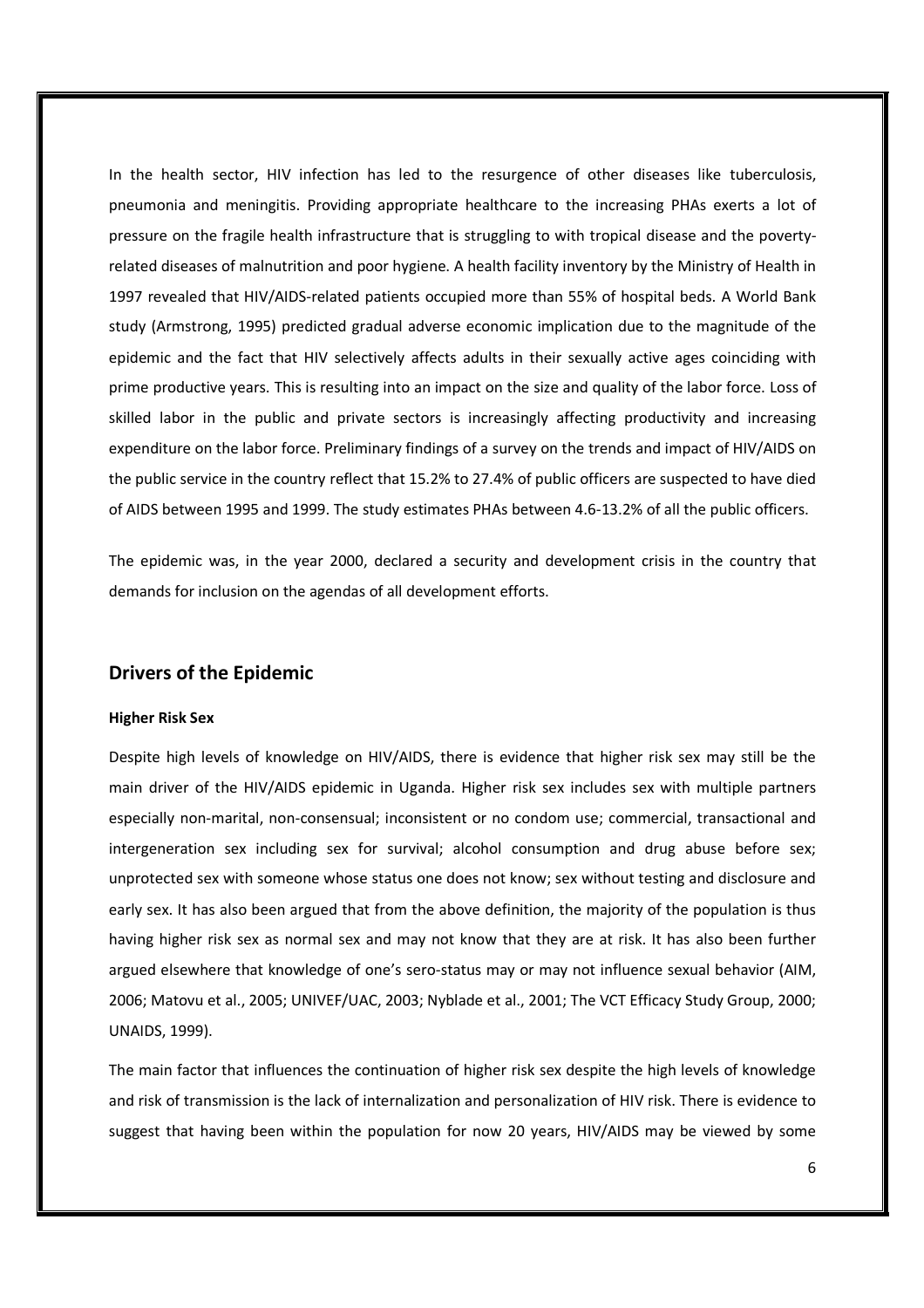people as no longer an immediate threat of death or serious illness, but something normal in life; a concept referred to as normalization. Secondly, IEC strategies have focused more on AIDS as a threat to life but have not paid any attention to the social role of sex or the concepts of sex and sexuality in the design of intervention strategies.

#### **Extra-marital sex**

Extramarital sex has been a tolerated practice for men (but not for women) since traditional times. Recent data shows that the proportion of men reporting extramarital sex has not declined substantially since 1995 (Kirungi et al, 2006). Moreover, according to secondary data analysis of the UHSBS, approximately 60% of new infections are occurring within married relationship. This is a very significant finding that points to higher risk sex occurring in this cherished cultural institution, especially by the men, including multiple extra-marital partners, very low condom use, lack of testing and disclosure as well as a high rate of discordance.

It appears that even in the event of HIV/AIDS, some beliefs and perceptions about "maleness" in relation to sexuality have largely remained. Male partners tend to justify extra-marital relationships in terms of unsatisfying sexual relationships and thus seek satisfaction outside their marital or regular relationships (Sengendo, et al. 2001; IPPF, 2005). Further the practice is perpetuated due to cultural beliefs; a number of women continue to accept that it is by nature that men have such "privileges" in marriage.

#### **Mother to Child transmission of HIV**

Transmission of HIV from an infected mother to a child is the second most common means of transmission of HIV in Uganda. Available data shows that MTCT including breastfeeding accounts for 15- 25% of new infections (UAC, 2004-a). At the end of 2000, a cumulative total of 58,165 AIDS cases had been reported to the STD/ACP in Uganda and 4,286 of these were children below 12 years, 90% of whom had acquired infection through MTCT. Studies in Mulago have shown that only 1/3 of babies infected with HIV live to see their second birthday which inadvertently affects progress made in reduction of childhood mortality (MoH, 2003-a).

MTCT has continued to drive the epidemic despite availability of an effective and affordable PMTCT intervention using Nevirapine. The number of women enrolling for PMTCT as a primary prevention approach is very low. This is due to some socio-cultural and economic factors that have been identified as major deterrents of women towards utilization of PMTCT services and their failure to come back to the health facilities for deliveries as recommended under PMTCT. Although over 80% of pregnant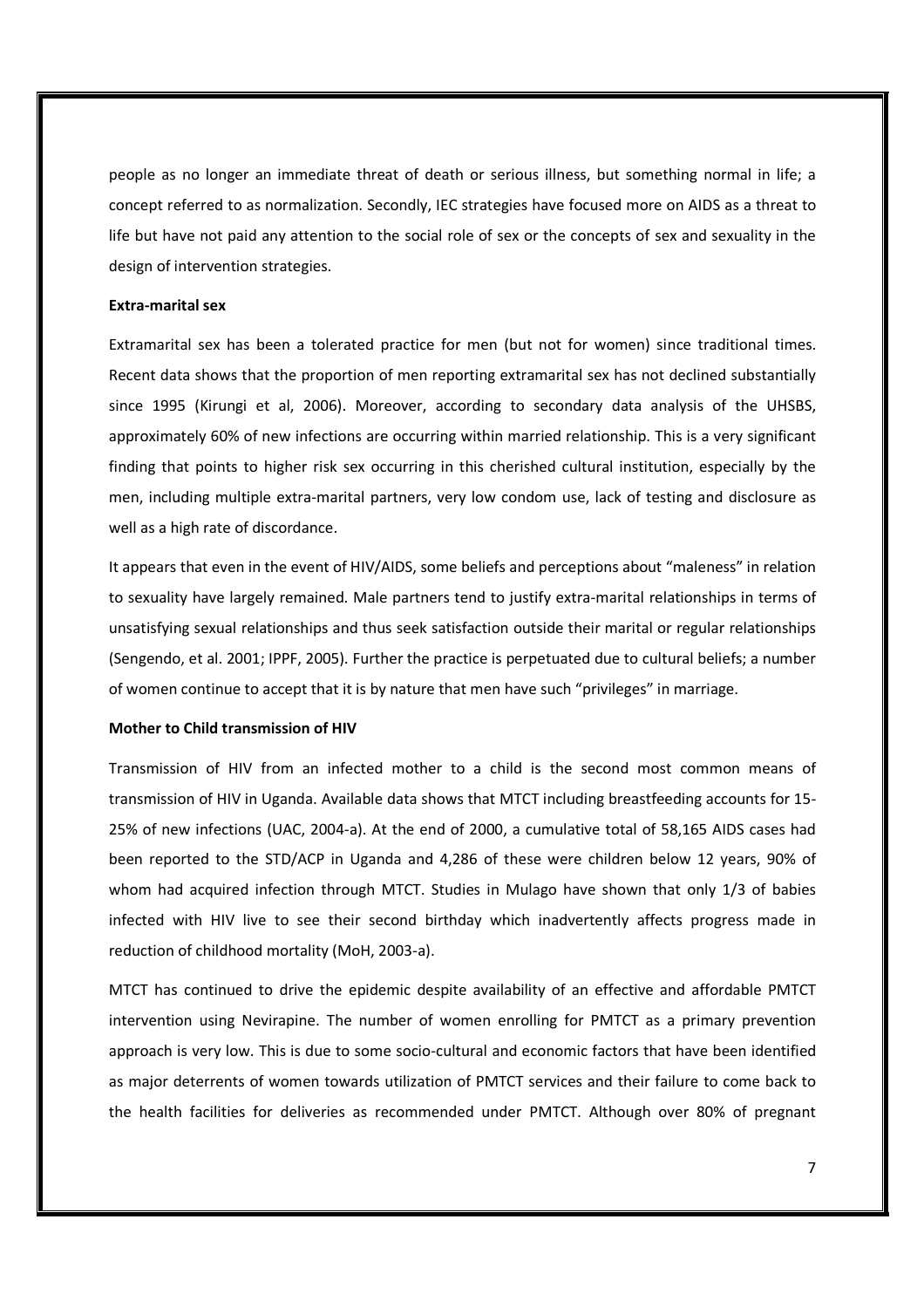women attend ante-natal care at least once during pregnancy, only about 30% deliver in health facilities (UDHS, 2000).The social cultural factors include lack of or limited male involvement in PMTCT programs, stigma and the quality of services provided by service providers compared to TBAs. The community attachment and trust of the community towards the TBAs need to be addressed. PMTCT program is also affected by staff level and quality of counseling at the health facilities as well as by the low level of community awareness and mobilization for PMTCT services.

#### **HIV discordance and non-disclosure**

The 2004-05 Uganda HIV-sero Behavioural Survey (MoH and ORC Macro, 2006) shows that overall, 5% of the cohabiting couples, are HIV discordant, that is one partner is infected and the other is not. Of all couples where at least one partner is infected, nearly 50% are HIV discordant. Data from the Rakai Health Sciences Program also shows that HIV sero-discordance among couples is high (Serwadda et al., 1995). Moreover, most of these discordant cohabiting couples are not aware of their HIV status and therefore not motivated to take action towards prevention such as using condoms consistently. Studies show that couples who test individually are more likely to disclose to persons other than their spouses and even when they do disclose to their partners they may take as long as two years to disclose (Oundo and Siu, 2005). Moreover, females may not disclose to their spouses for fear of domestic violence and marital disruption (Koenig et al., 2003). This may be a significant driver of the epidemic since the low level of testing among couples, the lack of disclosure HIV status to the partner and the low condom use in marriage put the uninfected partner at a very high risk. In these situations sex in marriage may become higher risk sex. Studies have shown that the risk of HIV transmission among discordant couples is as high as 10 times the risk of transmission among the general population (Serwadda et al., 1995). Lack of couple counseling, failure of disclosure and fear of domestic violence among couples or discrimination among OVCs may hamper prevention intervention programs such as comprehensive VCT and PMTCT. The Ministry of Health and the Centers for Disease Control and Prevention in Uganda are conducting secondary analysis on HIV discordance using the UHSBS data.

#### **Economic factors**

Poverty is a leading economic driver of the HIV/AIDS. It influences people to engage in commercial sex, transactional sex and intergenerational sex. Some poor and vulnerable people especially girls may be forced into difficult economic situations and may thus engage in these sexual activities for survival (survival sex). On the other hand for some young people engagement in these sexual activities may not be for survival but for "setting standards" or improving their status in society. This has been mainly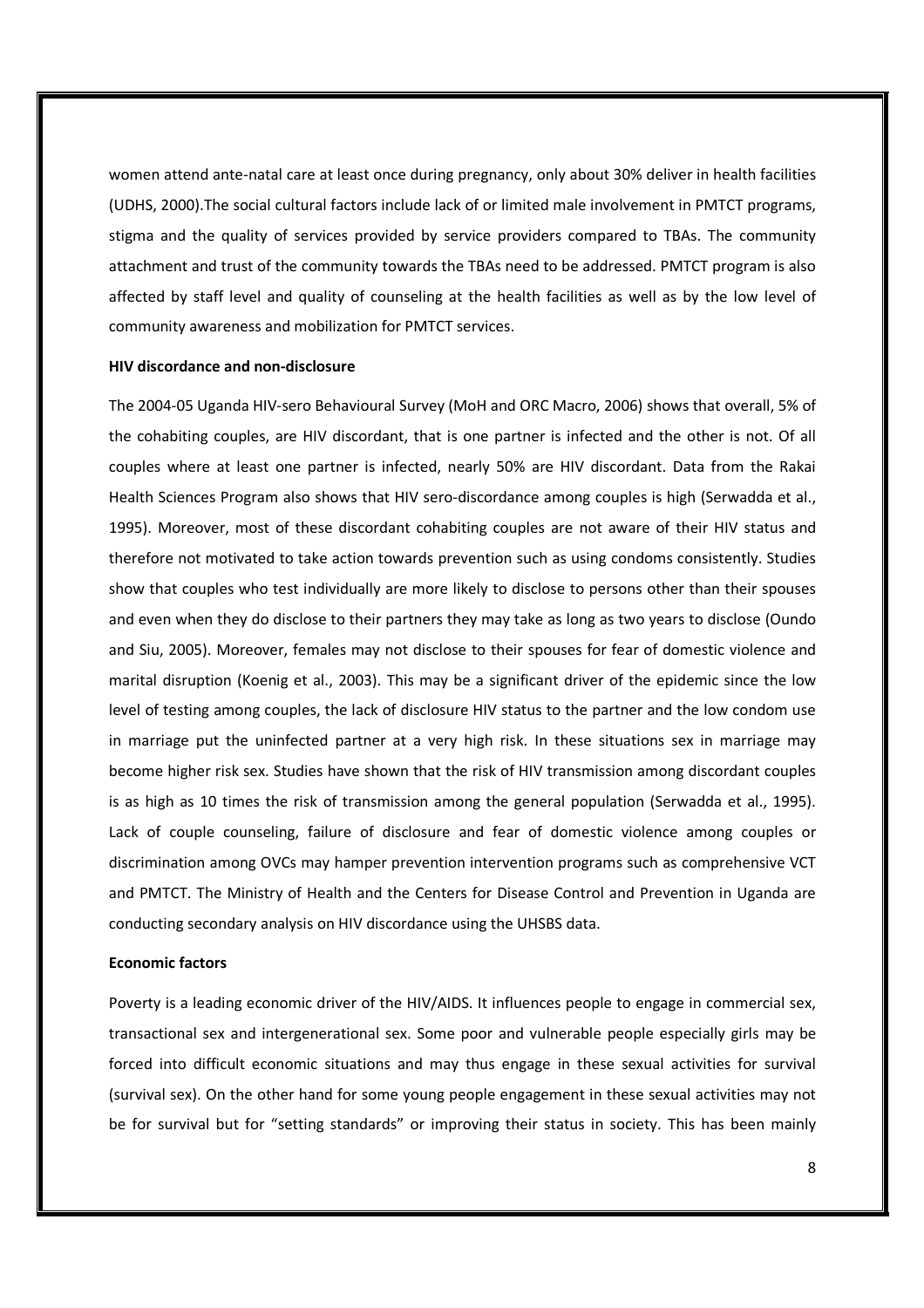described in the type of sexual activity occurring in some of the tertiary institutions of learning. The UNHSBS survey shows the intergenerational sex remains a key factor; 10 percent of women aged 15-19 who had higher-risk sex in the 12 months preceding the survey had sex with a partner who was 10 or more years older. Age groups 15-17 and 18-19 have roughly the same proportion of young women who had sex with a non-marital, non-cohabitating partner more than 10 years older. Ever-married women were more than three times more likely than never-married women to have had higher-risk sex with a partner who was more than 10 years older. Studies conducted by UNAIDS (2004) and UNESCO (1999) observed poverty as the most common explanation why girls in Sub-Saharan Africa engage in transactional sex with older sexual partners.

Conversely, HIV/AIDS is a driver of poverty. The age-group most affected by HIVAIDS is the most economically productive and ill health contributes to sickness absenteeism from work leading to lost wages and income. Moreover, the expenditure on health care by the individuals and families affected by HIV, leads to catastrophic consequences on household budgets and assets.

The 2004/05 HIV/AIDS Sero Behavioural Survey (MoH and ORC Macro, 2006) shows a gradual increase in HIV prevalence rate from 4% among those in the lowest quintile to 9% among the wealthiest quintile. This trend occurs for both males and females and has been described elsewhere in sub-Saharan Africa. Wealth is known to be associated with high mobility, a factor which influences indulgence in higher risk sex. The Sero Behavioural Survey also shows that the percentage of men who had two or more sexual partners in the past 12 months increased from the middle to the highest quintile and for women the increase in multiple sex partnerships occurred among those in the fourth and highest quintile. Further socio-economic analysis needs to be done on this issue, to better understand the link between wealth and HIV risk.

#### **Socio-cultural factors**

The two key cultural institutions in most African societies are marriage and family. While the institution of marriage has its strengths, it may also expose some people to vulnerability due to cultural expectations with negative consequences on the transmission of HIV/AIDS that may drive the epidemic. These negative cultural expectations include; condoning early marriages; glorifying non-marital sex and multiple sexual partners; looking for children especially male children outside marriage; expectation to have unprotected sex whatever the circumstance. Furthermore, construction of male and female sexuality or in non-technical language, what it takes to be a man or a woman influences sexual behavior with negative consequences on HIV risk. It is not uncommon for "manliness" to be equated with the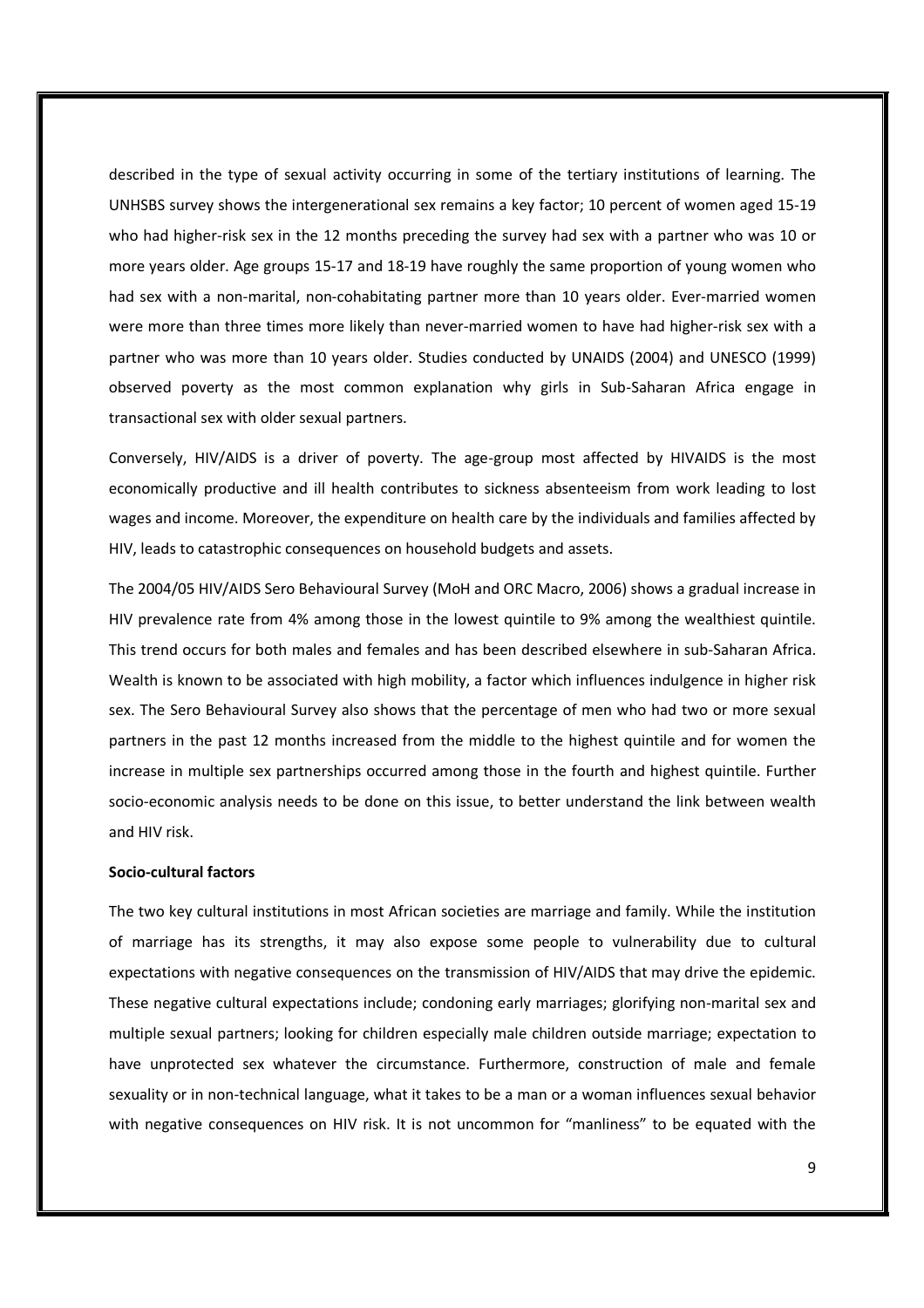number of women one has conquered or "womanliness" to be equated with submissiveness such as the notion that "a woman does not refuse a man". The latter erodes confidence and assertiveness of women in marriage and other relations. This may influence adoption of preventive measures against HIV transmission such as condom use especially in marriage.

Historically, the family has served as the major vehicle for socialization, including on issues related to sex and sexuality. Moreover, the extensive kin network with an extended family system enabled sex education to be performed by the extended family members, such as the sengas (fathers' sisters). With increasing urbanization and exposure to foreign media this concept of the African family is being dropped in favor of the more western-type nuclear family network. Yet with HIV/AIDS, the family should play a more pivotal role as it has a key influence on social stigma, isolation and secrecy, stress and coping, social support, communication and disclosure, responses to illness, and changing structure and roles in families (Bor et. al., 1993) . There has been a strong case for regulation of the media to prevent further erosion of our family and cultural values.

Cultural values and traditional gender roles increase the vulnerability of women to HIV infection. Women are expected to be obedient to men, cannot question infidelity of their husbands nor can they deny them sex. Sex is obligatory for married women, and there is little communication between spouses about sex and no negotiation. Furthermore, gender relations and power dynamics in marriage favor the man over the woman as regards decision affecting economic needs, health care seeking and number and gender of children. In this situation domestic violence is common and may influence risk of HIV transmission (Koenig, 2003).

#### **Human rights, stigma and discrimination**

Human rights are defined as natural or civic rights or basic entitlements accorded to every human being. They include the right to health, education, shelter, employment, property, food, freedom of expression and movement. Aspects related to HIV transmission risk include the right to determine one's own sexual preference and sexual future; the right to access information and health care services and the right to confidentiality. In ensuring the protection of human rights it is important to balance individual rights visà-vis benefits to or protection of communities. For example, the right to confidentiality of an HIV infected individual in a discordant relationship needs to be weighed against the right to protection from adverse health consequences of the sero-negative partner in the discordant couple. Similarly, adolescents and young people may not yet be of legal age but may need to be protected in their rights to privacy and access to adolescent friendly services.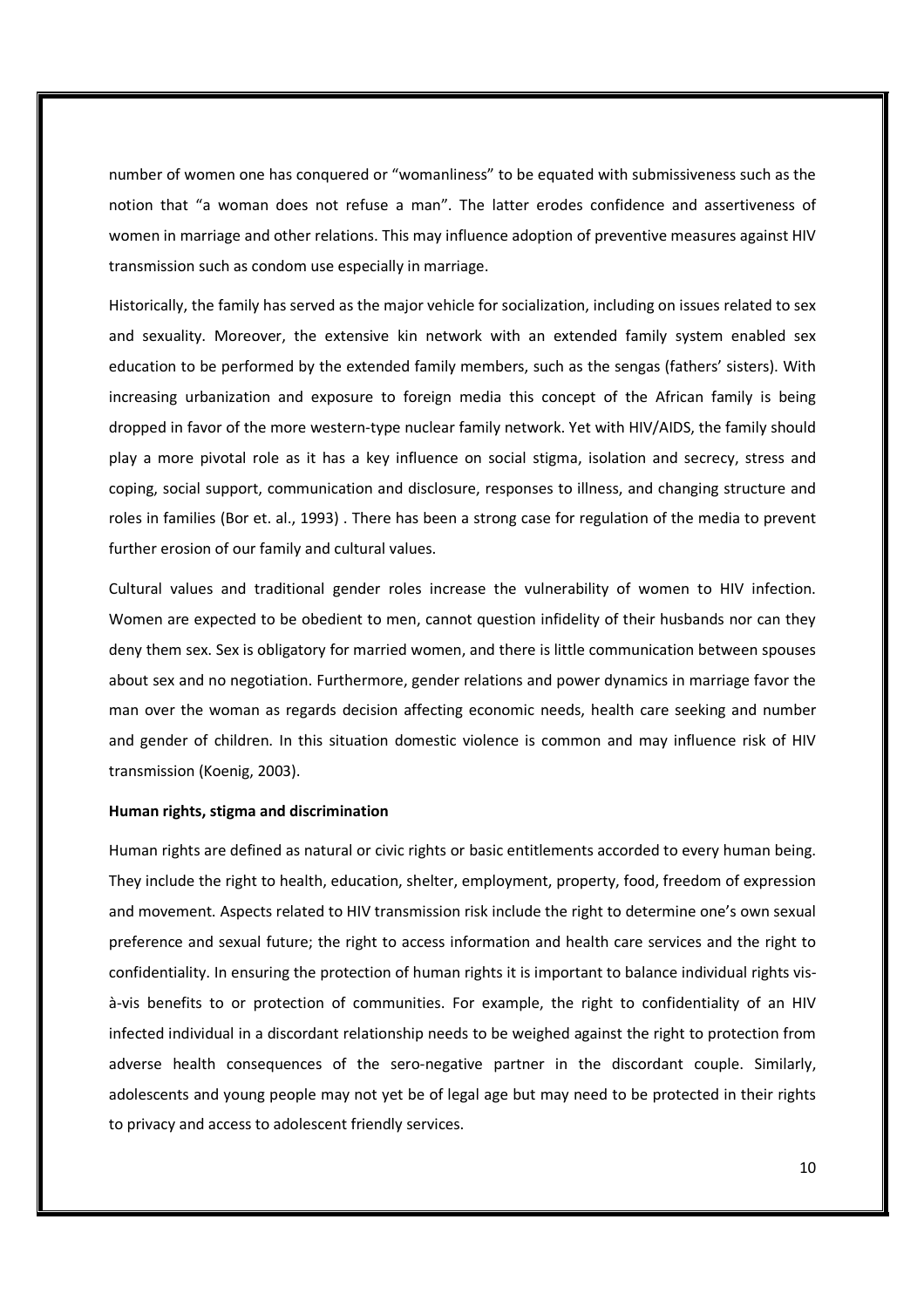Stigma derives from negative thoughts based on a prejudiced position (out casting). It affects the thinking and behavior of people whereby a person is looked at in a negative and judgmental way. Stigma has deep roots in culture, personal and social fears, denial, misconceptions, myths and even religious beliefs. It is mainly due to limited knowledge about HIV transmission or fear of risk of HIV infection. Persons most affected by stigma include; PLWHA, OVCs, adolescents especially if pregnant or single mothers. Discrimination on the other hand includes those actions that negatively impact on the rights and entitlements of others based on prejudiced viewpoints or positions. It ensues when a distinction is made against a person resulting in unfair or unjust treatment based on their HIV sero-status or risk status. Whereas there is little evidence to suggest that stigma reduction leads to preventive behavior Vs normalization and risk perception, it is well known that stigma affects access to health care services including HIV prevention. On the other hand, it has been conjectured that stigma reduction may lead to heroism and glorification due to being positive with negative consequences on HIV transmission.

#### **High risk population and vulnerable groups**

According to a rapid assessment conducted by the Uganda AIDS Commission and its partners (UAC, 2006), the HIV epidemic in Uganda may be driven by populations with high HIV prevalence and incidence since they are more prone to higher risk behavior. These populations include commercial sex workers (CSW), those who are widowed, divorced and separated, persons living in internally displaced persons (IDP) camps, the uniformed forces and fishing communities. As expected, CSWs serve several clients a day, and every sexual encounter is associated with some form of risk so the higher the client turnover the higher the risk. There is also evidence that while 99% of CSWs report ever use of condoms, consistent use is very low (STD/AIDS Control Program, 2003). Such sexual practices of multiple partners a day, with inconsistent condom use, make CSWs not only high risk groups but also profound drivers of HIV, given the fact that some (12.3%) of the CSWs reported having stable partners (married or cohabiting) as well.

In IDP camps, both men and women are reportedly involved in risky sexual behavior that may predispose them to HIV infection. This is exacerbated by high rates of STDs, sexual interaction with uniformed personnel (another high risk group), alcohol use, idleness, child abduction and defilement as well as lack of access to preventive services including IEC and VCT. Uniformed personnel face increased risks of contracting or spreading HIV infection through risky sex during deployment away from home. Some of them experience long separation from spouses or partners. For those affected, and in the absence of family and community support systems, they are more likely to engage in risky behaviors and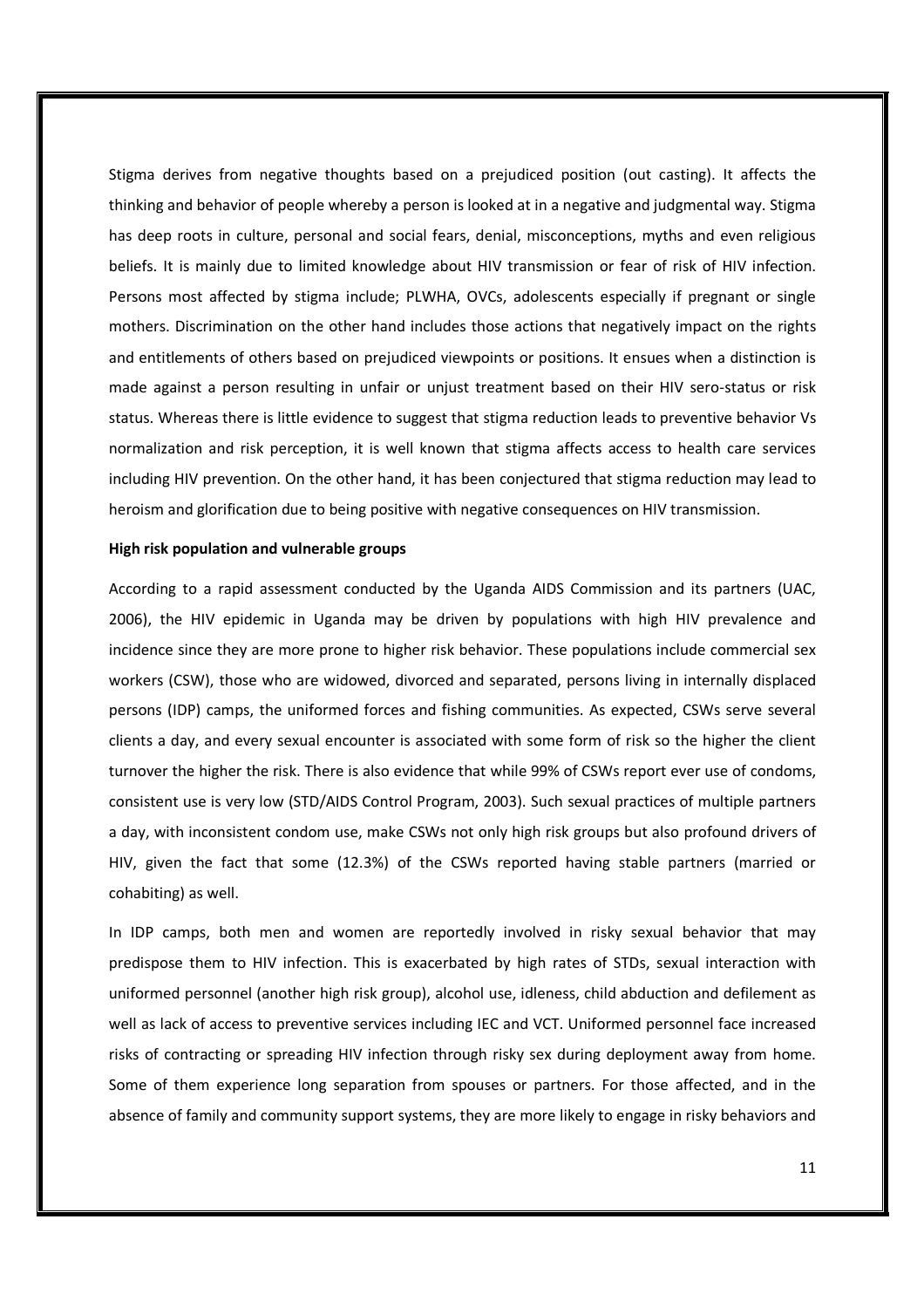potentially pass those risks on to their own family and community members including IDPs. People living in fishing communities are highly mobile; moving between fish landing sites, and is thus strong drivers of the epidemic. Given their migratory nature, fishing communities have limited social cohesion, and sociocultural norms that regulate behaviour in stable communities are non existent. Moreover, a culture of 'hyper-masculinity' has been reported among fishermen. Allison and Seeley (2004) reveal how fishermen's beliefs and expectations about the number and type of sexual contacts increase men's susceptibility to HIV/AIDS. In the fishing communities, having more than one wife is a sign of man-hood, and it attracts respect.

Given the burden shouldered by society towards the care of OVCs, several children have been compelled to participate in paid work to cater for themselves or other siblings, while others are heads of households. As a result, orphans and vulnerable children (OVC) are likely to be at greater risk in various aspects of life including early sexual initiation. The MoH Uganda and ORC Macro (2006) indicate that orphans and vulnerable children are slightly more likely to have sex by age 15 than other youth. Young female children classified as OVC are 1.5 times more likely to initiate sex before age 15 than other younger women, while young men who are OVC are 1.1 times as likely. 14.6% of female orphans had had sex before age 15 while 18% of male orphans had had sex by age 15 (MoH Uganda and ORC Macro, 2006).

#### **Concurrent STIs**

There is both biological and epidemiological evidence linking concurrent STIs to the risk of HIV transmission. Genital ulcer diseases, such as herpes simplex are very common and yet are associated with an increased risk of HIV transmission and acquisition (Serwadda et al., 2003; MoH and ORC Macro, 2006). Data from the Uganda Sero-behavioral survey indicate that HSV-2 is widespread with close to 50% of Ugandans infected. Approximately 49% of women and 38% of men aged 15 – 49 were infected. Of all couples in which at least one partner is infected with HSV-2, almost half (45%) were discordant. Furthermore, HIV increases severity and duration of herpes symptoms and may reduce efficacy of treatment.

#### **Other potential factors driving the epidemic**

Other factors which may be driving the epidemic include the following:

- Lack of prevention programs targeting men
- Lack of focus on programs for married and cohabiting couples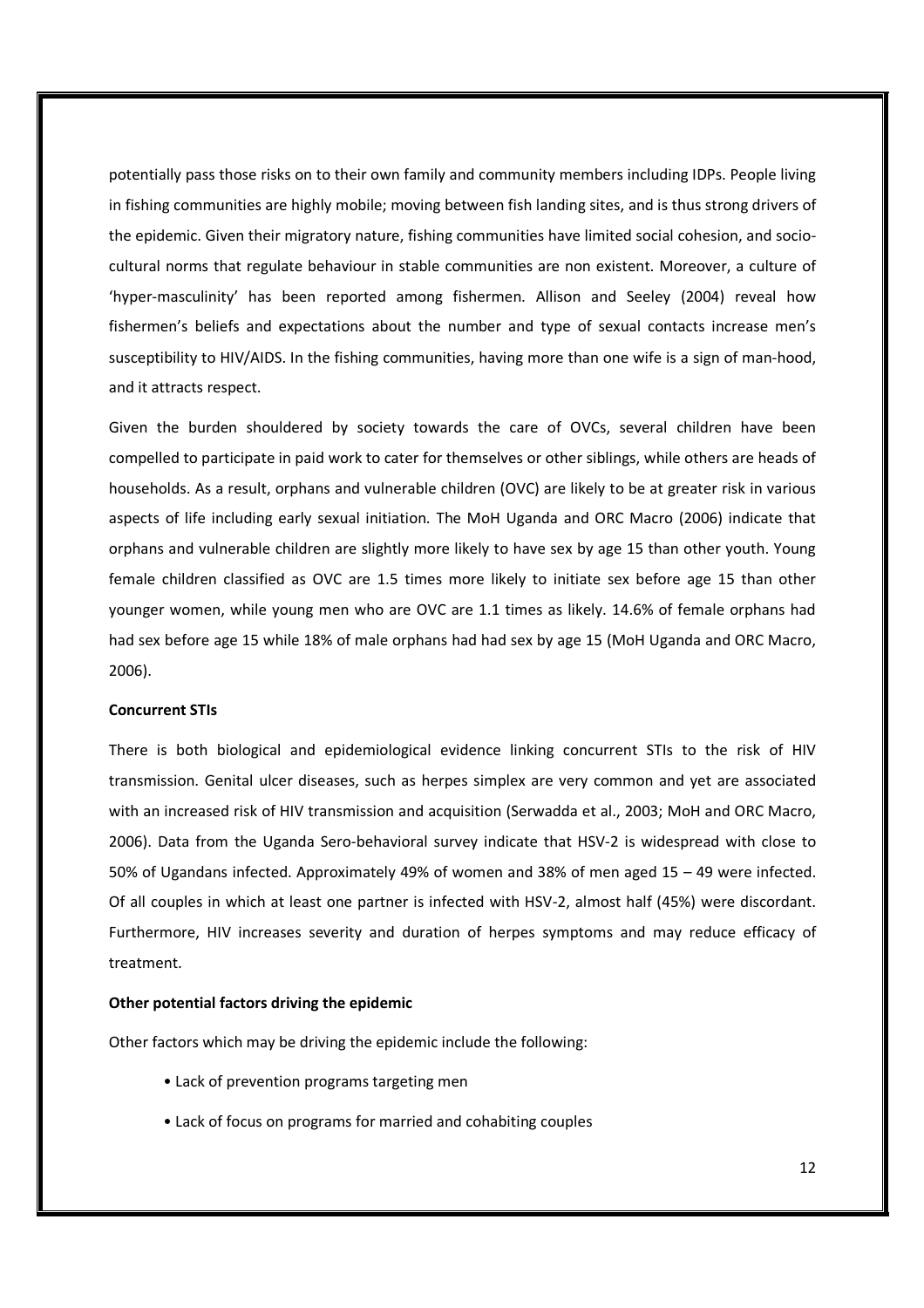- Lack of programs for the protection of rape and domestic violence victims
- Inadequate legislative and policy framework to ensure reduction of vulnerability
- Inadequate programs for the prevention of HIV transmission in the health care and other work settings
- Inadequate focus on gender in designing interventions
- Inadequate focus on programs that emphasize prevention for positives

#### **Scope, intensity and uptake of interventions**

Over the last 10 years, there has been extensive evaluation of new prevention strategies. These included vaccine trials, vaginal microbicides, use of antiretroviral drugs to prevent infection, suppression of herpes simplex virus (HSV-2) and medical male circumcision. Of these, only male circumcision has so far provided overwhelming evidence for efficacy as a preventive intervention for HIV transmission. WHO/ UNAIDS in March, 2007, recommended circumcision as a method of HIV prevention. It was, however, emphasized that this is to be used as part of a package of prevention services that include HIV testing and counseling and Health Education.

#### **HIV massaging for Behavior Change:**

The number of actors involved in HIV messaging for behavior change in the context of HIV/AIDS prevention has decreased over the years. Currently only 17% of agencies implementing HIV/AIDS interventions have a component for community sensitization and education for prevention, a fall from 78% in 1997. Furthermore, support to relevant institutions and structures dealing with life-skills training has not been provided priority attention in recent times.

There has been a shift of focus towards service access messages as opposed to behavior change messages which were at the centre of the life skills education programs. The few actors who have remained in provision of IEC for behavior change have limited contact with the communities; there is an apparent shift towards impersonal channels of IEC e.g. media.

While the available data indicates the epidemic has shifted from single young people to married monogamous couples, the messages still target cross-generational sex and casual relationships.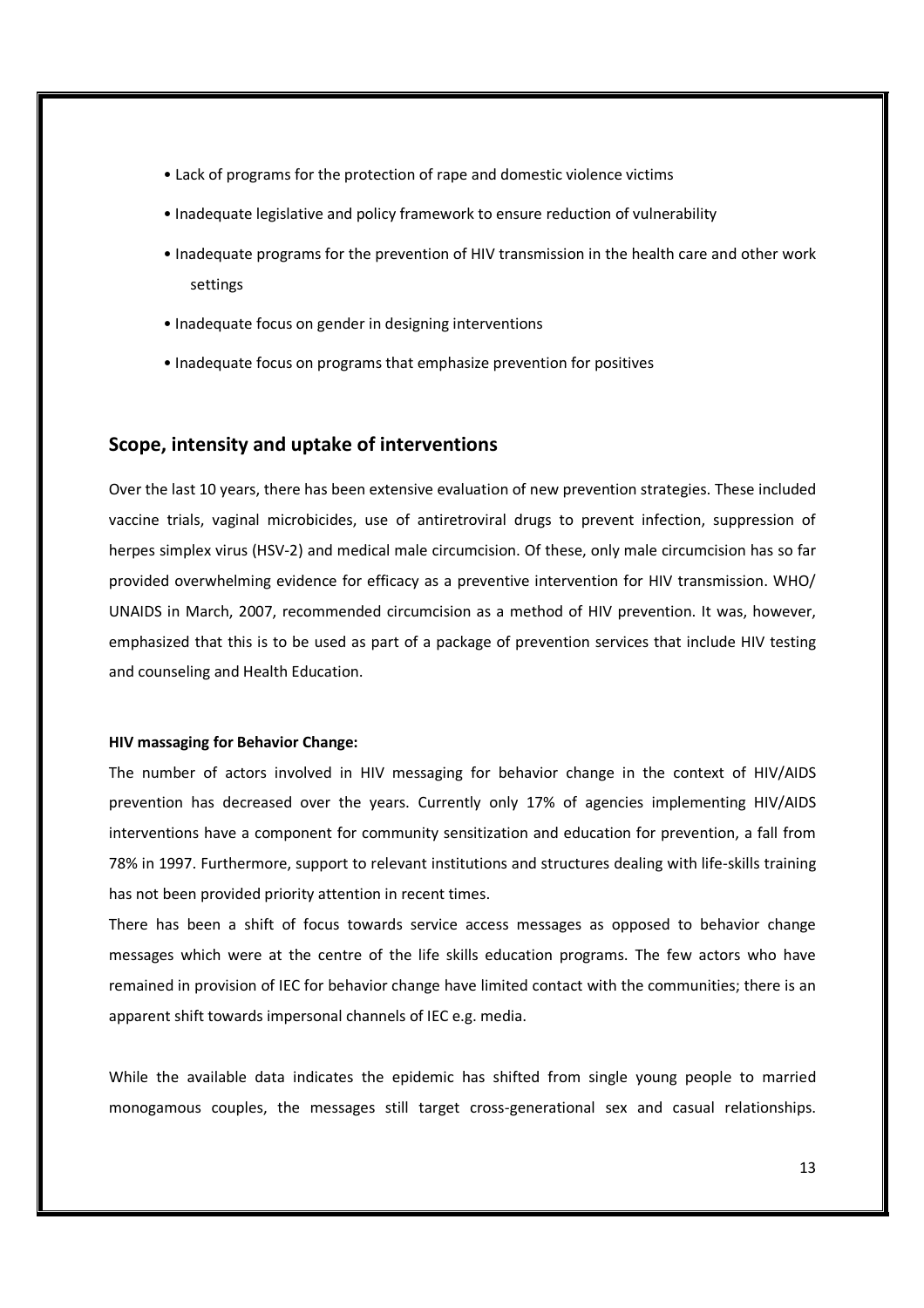Moreover, there is evidence showing a shift towards more risk-taking behaviour among men; more men are involved in casual sex and sex with multiple partners.

Messages on abstinence and condom use do not have any practical promise for married couples either, Sexual abstinence and cross generational sex programmes are well supported largely by donor initiatives, and the gap remains in addressing issues in monogamous stable marriages and discordant couple relationships, where condoms may not be very practical, and are most times not used. Abstinence messages are not appropriate for married people and the messages on cross generational sex and causal sex are not comprehensive as well

#### **The ABCs of HIV Prevention:**

Abstaining from sexual activity, mutual monogamy, and condom use are three key behaviors that can prevent or reduce the likelihood of sexual transmission of the AIDS virus. These behaviors are often included together under a comprehensive "ABC" approach - A for abstinence (or delayed sexual initiation among youth), B for being faithful (or reduction in number of sexual partners), and C for correct and consistent condom use, especially for casual sexual activity and other high-risk situations.

Understanding and effectively promoting these behaviors are crucial elements in combating the spread of HIV/AIDS. Based on a growing body of evidence from a number of developing countries, USAID supports the ABC approach because it can target and balance A, B, and C interventions according to the needs of different at-risk populations and the specific circumstances of a particular country confronting the problem

Nevertheless, it has been observed that comparatively, 'Be faithful' has not been emphasized in programming and funding within prevention interventions

#### **Condom Promotion:**

Most populations are reached with freely distributed condoms. However, recently there have been interruptions in supply due to concerns about the efficacy of the Engabu brand of condoms. Despite high knowledge and awareness levels about the efficacy of condoms, use of condoms has remained markedly low in the country. More still, most at risk populations like the commercial sex workers are not targeted by any special interventions. Even condom use which is one of the most widespread interventions has not been able to cover these populations to desirable levels. Thus the need to focus on couple counseling and promote condom use in marriage – especially for discordant couples,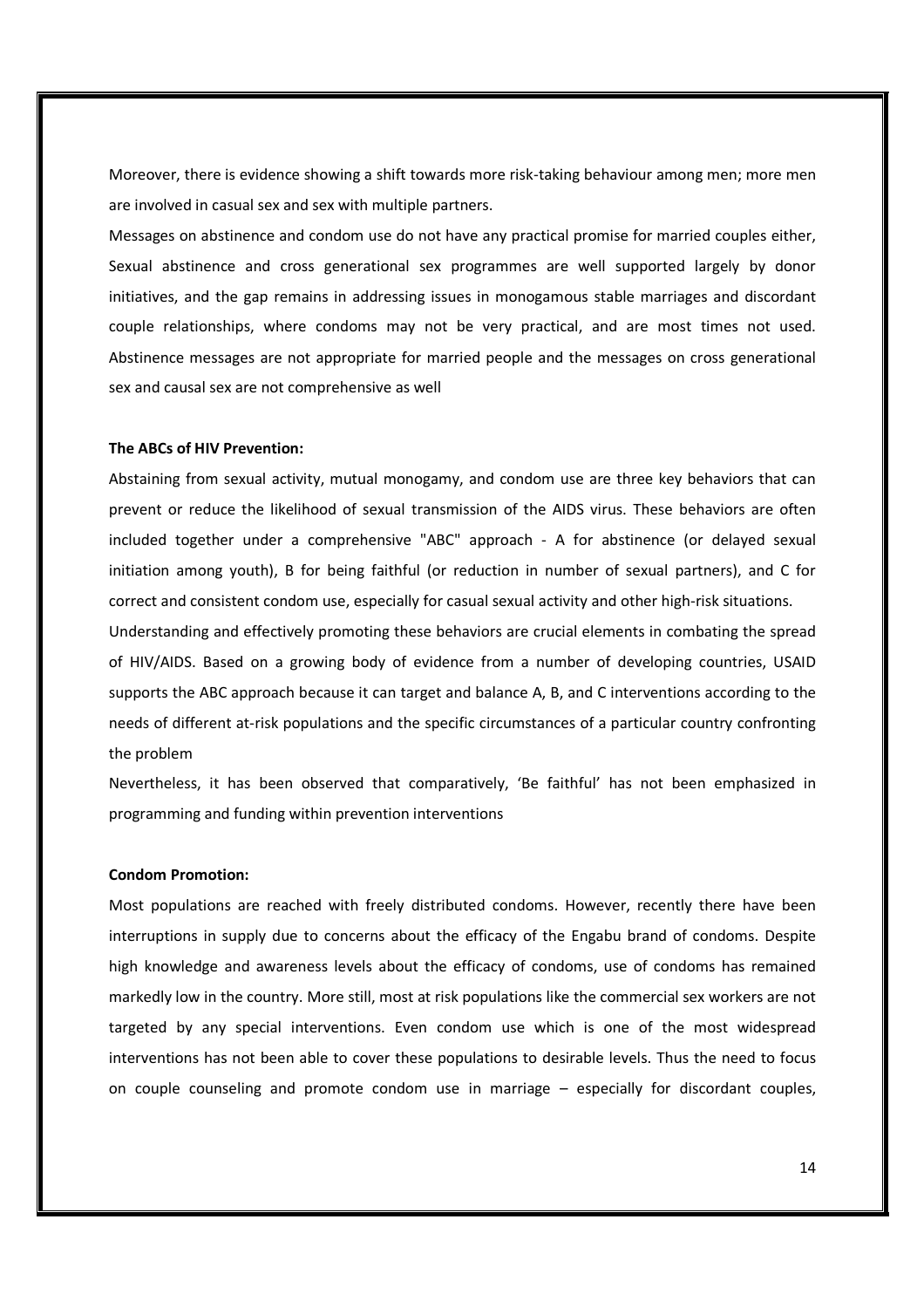continued counseling for people on ART and special programmes for commercial sex workers and other most at risk populations.

#### **Voluntary Counseling and Testing (VCT):**

HIV counseling and testing services are a central component of HIV/AIDS programs in developing countries generally and Uganda in particular. Program data, client testimonies and other anecdotal experiences indicate that HIV counseling has had significant impact on improving HIV risk perception and subsequently access to prevention, care and treatment services in the country at another level counseling and testing facilitates development and or adoption of HIV/AIDS-sensitive policies.

HIV Counseling and testing serve the following two principal purposes: 1) determining who requires care and treatment. 2) Help prevent HIV acquisition and transmission, as knowing one's HIV status may encourages infected people to avoid transmitting the virus to others, as well as motivate those who are uninfected to remain so through risk reduction counseling.

HIV counseling was introduced into the country 20 years ago when HIV/AIDS was identified in Uganda in late 1980s. This was when individuals living with or affected by the disease discovered that counseling provided an opportunity for a person living with HIV to overcome stigma, cope with daily life challenges of living with HIV and improved motivation to access prevention, care and treatment services promptly. The AIDS Support Organization (TASO) was born of such perceived and actual value of counseling. Five years later, the demand for HIV counseling increased and so did the need to train HIV counselors to respond to the growing need of HIV counseling. In this regard, a number of institutions including TASO, The AIDS Information Center (AIC) as well as many other providers began to train HIV counselors to help people living with or affected by HIV and AIDS. With time, as the number of HIV counseling training service providers increased, it was clear that there was little coordination of curriculum or quality control. Counseling skills were not routine element of pre-service training for medical professionals.

With the ever changing needs in HIV prevention, care and treatment, many service providers developed different curricula and trained counselors in varied contents and training period in the areas of antiretroviral therapy (ART), prevention of Mother to Child Transmission (PMTCT), home based counseling and testing, basic preventative care, routine counseling and testing (RCT) in clinical settings, and prevention with positives (PWP) counseling.

The result is that individuals or organizations providing HIV counseling services have varied knowledge and skills levels; offer heterogeneous HIV counseling services; recipients of HIV counseling receive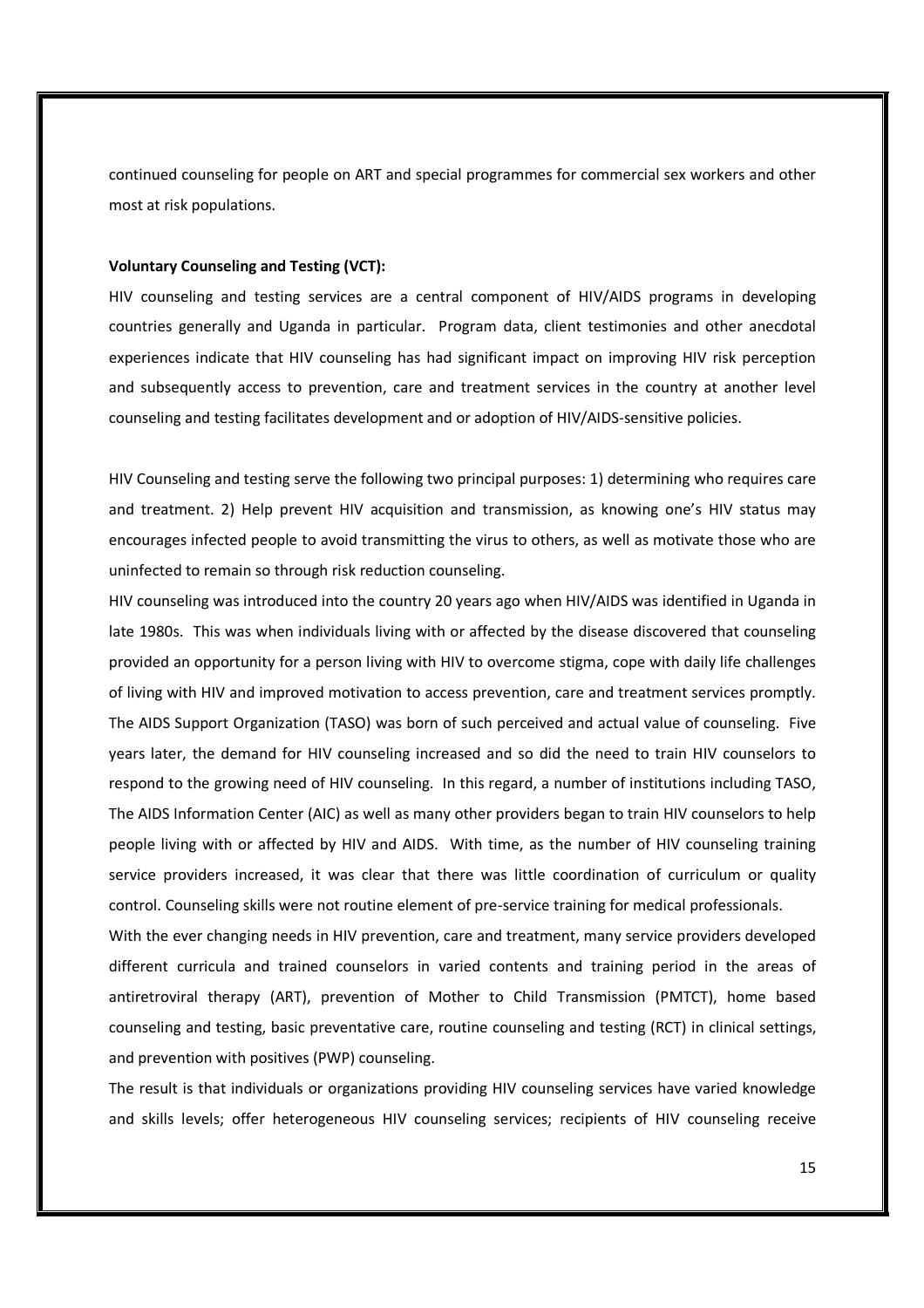mixed, often confusing messages from the different HIV counseling service providers; not all individuals or organizations are well prepared to respond to the ever emerging and complex needs in HIV prevention care and treatment. The implication of all this is that providers as well as recipients of HIV counseling are ill-prepared to respond to the ever-changing face of the AIDS epidemic.

Tremendous progress has been made with regard to expansion of service coverage for VCT services however the services have been limited in linking to other services including care and support systems. A significant proportion of providers of VCT operate in isolation or without prior knowledge of MoH. Consequently, the practice has been to pronounce HIV status of people and make verbal referrals to district hospitals for treatment without follow up.

Key challenges in the provision of VCT services have included; lack of adequate infrastructure and personnel, as well as stock-out of HIV testing kits and reagents which have characterized the service in recent years. There has also been limited progress in the promotion of couple testing and dealing with discordant couples at service level.

#### **Prevention of Mother to Child Transmission (PMTCT):**

The Ministry of Health developed and disseminated PMTCT policy guidelines: "Policy for reduction of Mother to child HIV transmission in Uganda." This document emphasizes the fact that the most effective way to reduce the incidence of HIV transmission to infants and reduce childhood morbidity and mortality is to prevent HIV infection in women in the first place, through primary prevention. This can be achieved through ensuring greater access to information about HIV, treatment of STIs, access to condoms, high quality, consistent voluntary counseling and HIV testing; and social measures to reduce women's vulnerability. The women who are HIV positive are to be counseled and supported to avoid getting pregnant; the policy document recommends offering a package of care to reduce MTCT as well as counseling and giving support to them to avoid a subsequent pregnancy. The Ministry of Health also developed and disseminated the 'Policy guidelines on feeding of infants and young children in the context of HIV'. This document aims at preventing HIV transmission through breastfeeding while at the same time ensuring optimal infant and young child nutrition

However, there is need to review the current program implementation approach with the aim of defining and implementing a comprehensive package of PMTCT services. As is, there is a lack of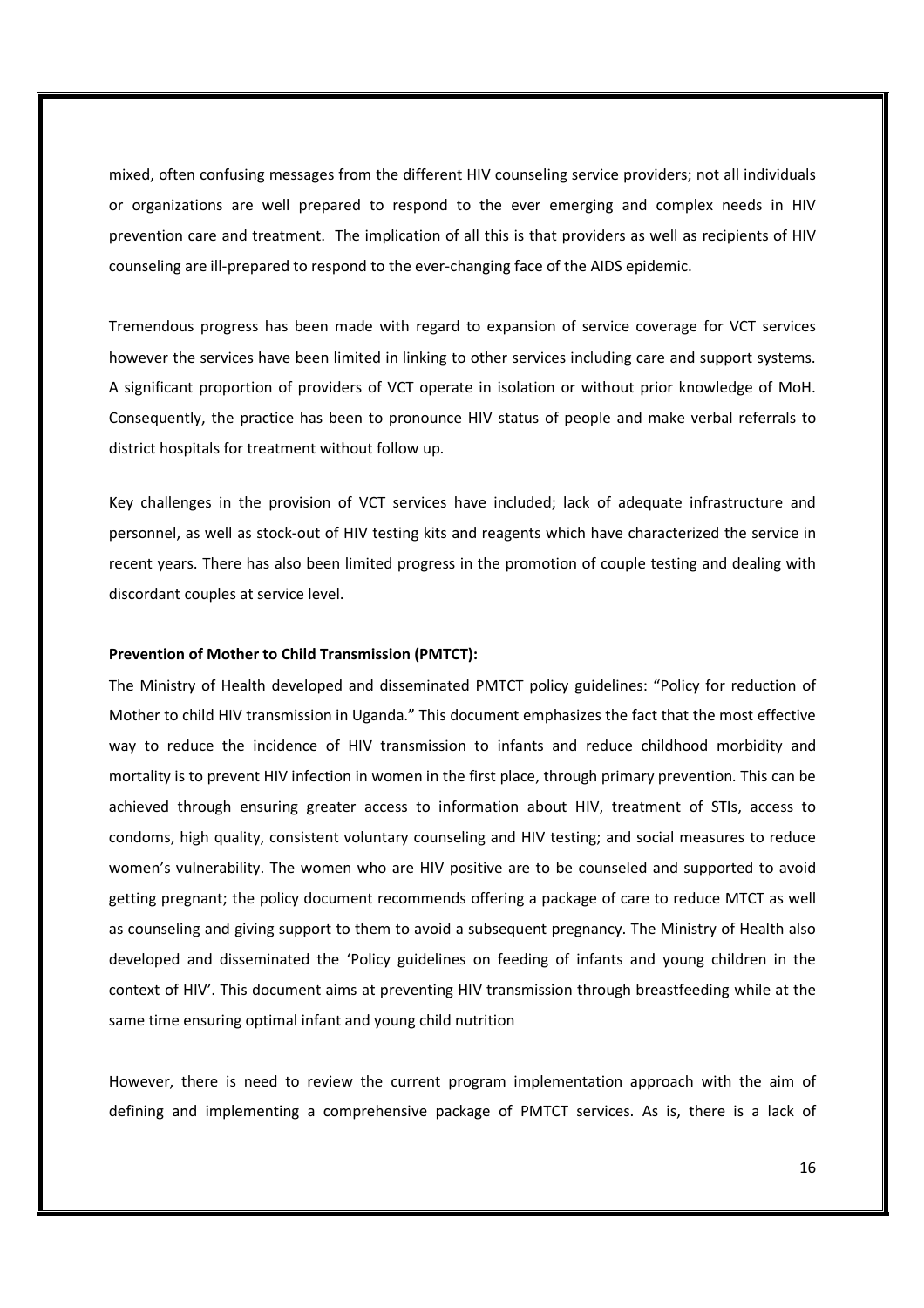continuum from antenatal services to postnatal services. Presently postnatal care services for PMTCT clients do not exist and the mothers and infants are left hanging. Sustainability issues within the PMTCT program are still a challenge. Throughout the country, implementation of the program and therefore delivery of services is more project-based and has not been integrated adequately into the minimum health care package or the reproductive health services.

#### **Sexually Transmitted Infection (STI) treatment:**

Sexually transmitted infections are very high and yet health care seeking behavior for STIs is still low among Ugandans. Moreover, many of the STIs are asymptomatic especially among women. Secondly, cases of stock-out of STI drugs at lower level health units have been reported as more apparent in recent years. The key challenge is to adopt an effective strategy for the treatment and control of STIs especially those causing genital ulceration such as herpes simplex virus type.

### **National Response to HIV/AIDS in Uganda**

Apart from the dramatic decline in HIV prevalence between 1992 and 2002, one of the reasons why Uganda has been cited as one of the world's most compelling national success stories is the nature of its response. Between 1989 and 2002, the hallmark of Uganda's HIV control efforts was prevention intervention to curb the further spread of HIV supplemented by care and support for those infected and affected. HIV prevention in the late 1980s and early 90s was a politically driven agenda that compelled patriotic responsibility at individual, community, organizational and leadership levels. There was political involvement from all levels of society and political, religious and civic leaders used every opportunity to deliver HIV prevention messages to the community. Furthermore, HIV/AIDS related national policies and strategies were systematically translated into actions at sector and decentralized levels through a multiplicity of actors that ensured universal coverage especially with targeted information and education services utilizing local resources supplemented by external funding. This targeted multisectoral approach seems to have contributed immensely to the dramatic decline in HIV prevalence rates.

This vigilance however appears to have waned towards the end of the century with a shift away from the more personal methods of communication opting for both electronic and print media to disseminate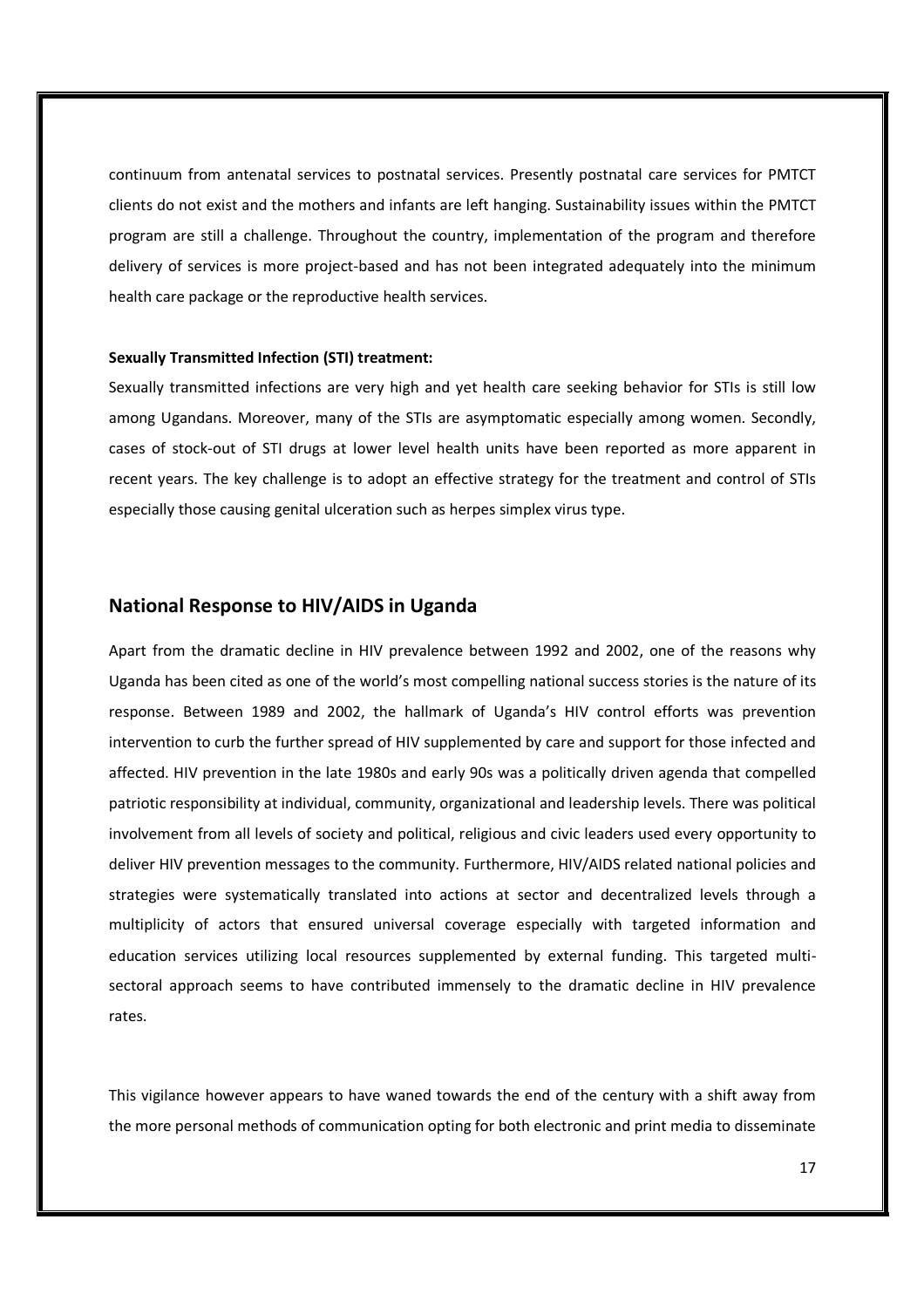prevention messages. Unfortunately, it is apparent that this waning of prevention efforts at individual, programme and organizational levels is coinciding with a period of stabilization and threatened increase in HIV prevalence rates in the wake of changing environments. One key aspect of the changing environment is the availability of ARVs which some believe may have contributed to some complacency as regards the prevention response. Prior to 2003, HIV treatment using ARVs was deemed economically unfeasible and unsustainable. This was due to the high costs of the drugs required for treatment using HAART. With time, dramatic price reductions in the cost of ARVs, combined with multiple treatment access initiatives through MAP, PEPFAR and Global Fund, have made HIV treatment in Uganda a possibility. In June 2004 the Ministry of Health launched an integrated program for Universal Access to Free Antiretroviral Treatment in Uganda and to date over 75,000 patients are on ARVs. It is therefore crucial that the country learns from past experiences and the dynamics of the epidemic to revive the prevention response.

#### **Partnering for Success**

#### **The President's Emergency Plan for AIDS Relief (PEPFAR)**

The emergency Plan aims to support treatment for at least two million people living with HIV/AIDS, prevent seven million new infections, and support care for 10 million people infected with and affected by HIV, including orphans and vulnerable children. The emergency plan works in over 120 countries around the world with special emphasis on 15 countries in Africa, Asia and the Caribbean. These countries which are home to approximately 50 percent of HIV infections world wide- are Botswana, Cote divoire Ethiopia, Guyana, Haiti, Kenya, Mozambique, Namibia, Nigeria, Rwanda, South Africa, Tanzania, Uganda, Vietnam and Zambia.

**PEPFAR** is currently the largest funding programme in Uganda. It covers various interventions in all the major thematic areas of prevention, treatment and care and support. It focuses on families and communities, where changes in behavior take place and are supported. It has supported many programmes in the various sectors including the PIASCY programme under the Ministry of Education. PEPFAR activities are hinged on agreed country planning frameworks and aligned to national priorities. For more information visit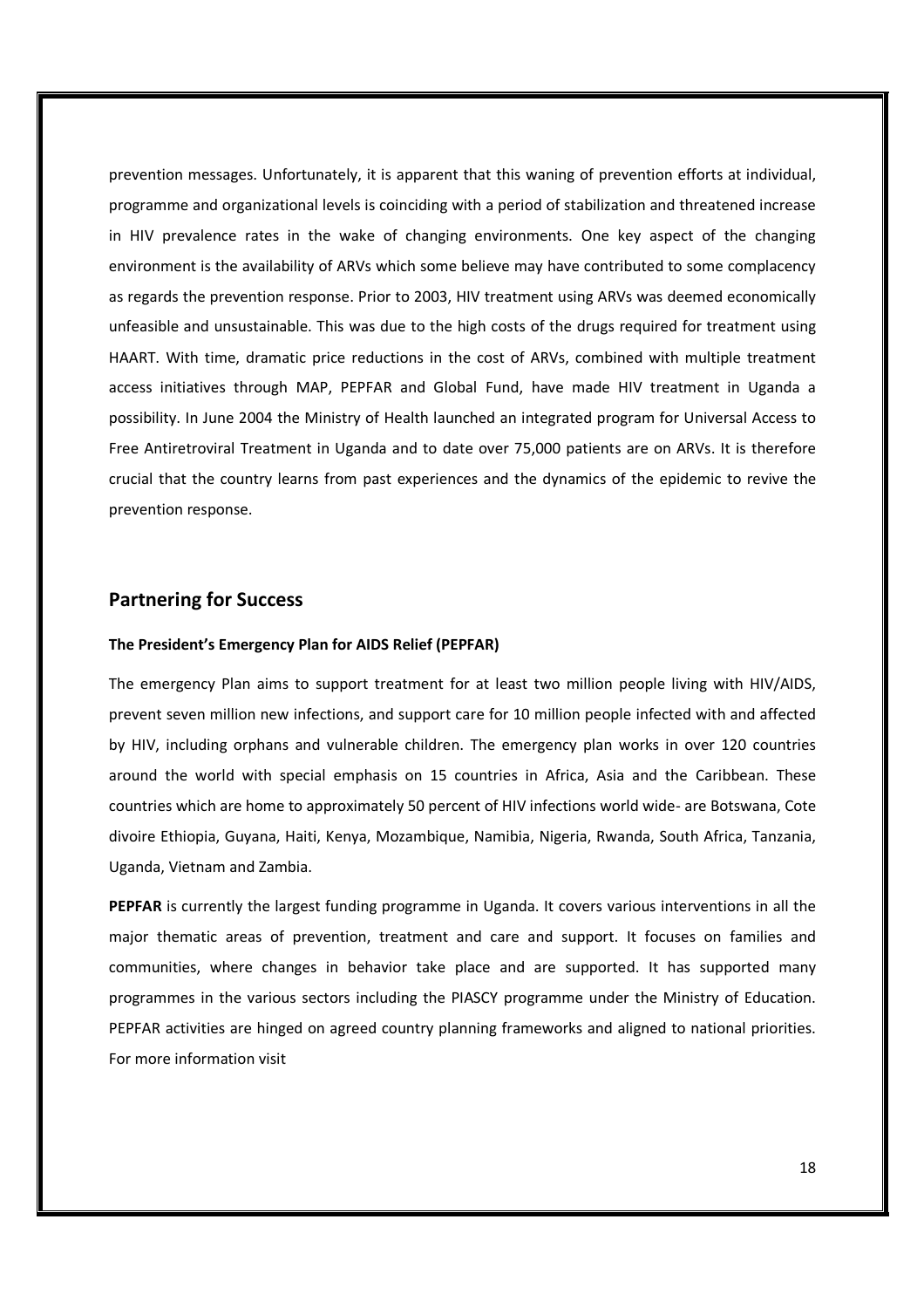#### **USAID's Office of HIV/AIDS**

The Office of HIV/AIDS at the U.S. Agency for International Development (USAID) is the focus of HIV/AIDS technical leadership for the Agency and has primary responsibility for leading the Agency's efforts within President George W. Bush's Emergency Plan for AIDS Relief (PEPFAR). The Emergency Plan — a \$15 billion multifaceted approach to combating the disease in more than 120 countries around the world — is the largest commitment ever by any nation for an international health initiative dedicated to a single disease. In cooperation with the U.S. Department of State's Office of the U.S. Global AIDS Coordinator, other U.S. Government partners, international organizations, and nongovernmental organizations, USAID provides global technical leadership on the full range of issues related to HIV/AIDS prevention, care, and treatment; manages numerous research and field support programs; and monitors the impact of the Agency's HIV/AIDS programs.

#### **USAID Support of the Emergency Plan**

USAID support of Emergency Plan HIV/AIDS programs extends to nearly 100 countries through a combination of direct in-country presence and a variety of regional programs. As an international development agency, USAID has focused for many years on strengthening primary health care systems to prevent and more recently treat a number of communicable diseases, including HIV/AIDS. Under the Emergency Plan, USAID's staff of foreign service officers, trained physicians, epidemiologists, and public health advisors works with governments, nongovernmental organizations, and the private sector to provide training, technical assistance, and supplies – including pharmaceuticals – to prevent and reduce the transmission of HIV/AIDS and provide care and treatment to people living with HIV/AIDS. As the HIV/AIDS epidemic in most countries outside of the Emergency Plan's 15 focus countries is still limited to high-risk groups, USAID focuses considerable resources on reducing high-risk behaviors in high-risk groups and the general population.

USAID is uniquely positioned to support multi-sectoral responses to HIV/AIDS that address the widespread impact of HIV/AIDS outside the health sector in high-prevalence countries. In these countries, USAID is supporting programs in areas such as agriculture, education, democracy, and trade that link to HIV/AIDS and mutually support the objective of reducing the impact of the pandemic on nations, communities, families, and individuals.